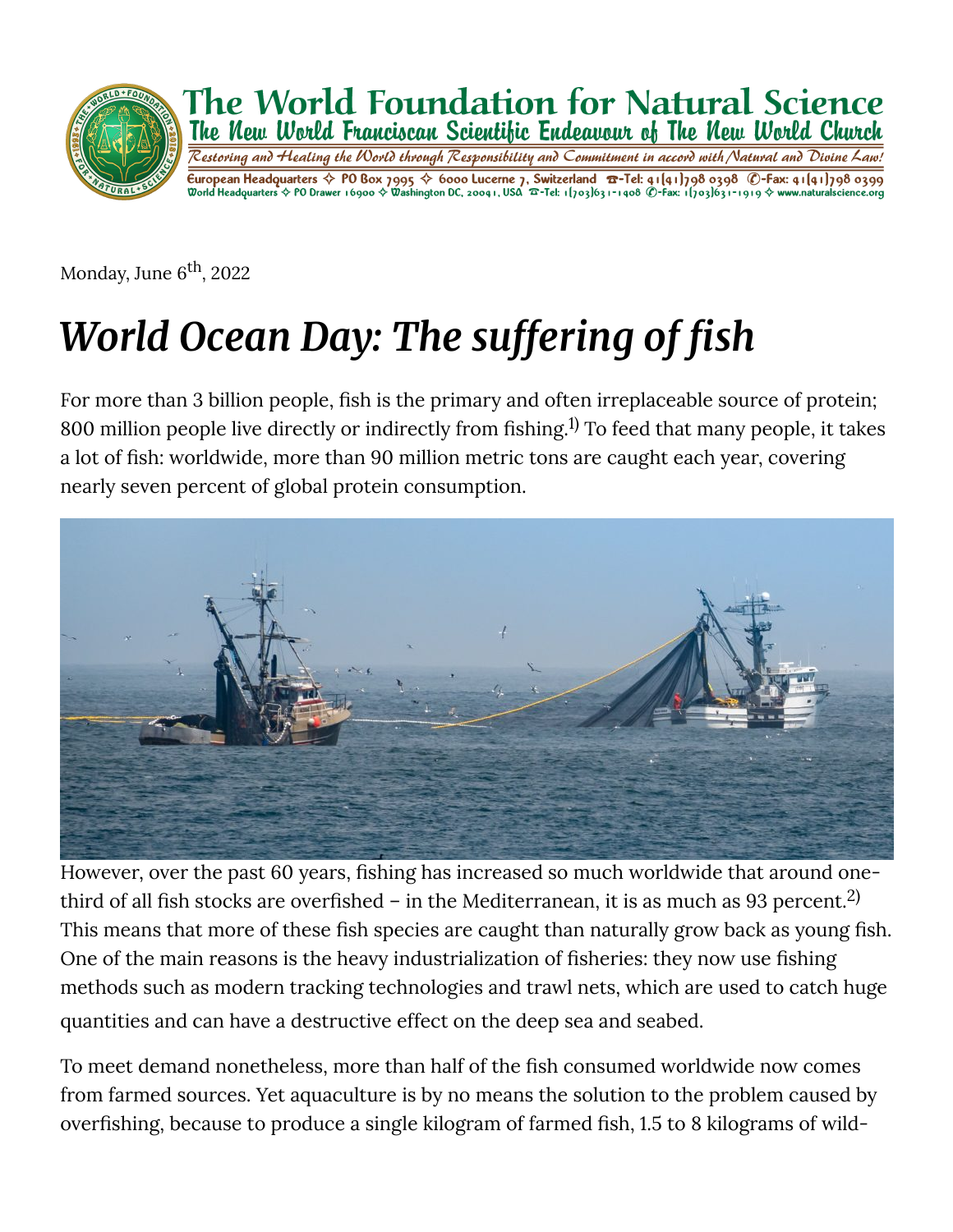caught fish are needed as food. This shows that fish farming is exacerbating rather than alleviating the depletion of fish stocks caused by overfishing.

Moreover, farmed fish are kept under precarious conditions. Fish such as salmon, for example, are crammed together in cramped spaces in the dirty water of their own excrement in breeding farms. Diseases are fought with antibiotics and a cocktail of various chemicals. As a result, fish farms pollute waterways and spread diseases caused by animal-hostile husbandry to wild fish.

Recent studies have detected serious and worrisome contaminants in farmed fish and marine animals, making farmed salmon, for example, one of the most toxic foods in the world. $^{\rm 3)}$ 

Thus, five times more toxins were found in farmed salmon than in any other food tested, including polychlorinated biphenyls (PCBs) and dioxin. PCB concentrations in farmed salmon were eight times higher than in wild salmon. Even polybrominated diphenyl ethers (PBDEs), flame retardants that are or have been used in many plastics and textiles, were found in farmed Atlantic salmon. They are now banned in many European countries and in some cases in the USA because of their negative impact on children's development. The health risks associated with these chemicals include birth defects, neurological developmental delays, infertility, reduced IQ, hormonal disorders and cancer. In addition, consumption of farmed salmon has been found to contribute to various metabolic diseases such as type II diabetes and obesity.



Another serious problem is the dangerous contamination of farm-raised shrimp with antibiotic-resistant bacteria. $^{\rm 4)}$  A study of shrimp purchased in Canadian supermarkets from Vietnam, Thailand, China, India and Ecuador showed that two out of ten packages were contaminated with such bacteria. Although the use of antibiotics in farmed shrimp is banned in Canada, the majority of shrimp are imported, from regions such as Asia and India, where the use of such drugs in farms is common practice. The "super germs" found are one of the biggest threats to human health and are expected to kill more people than cancer by 2050.

However, it is not only the desolate practices in the breeding farms that are causing trouble for the marine animals, but also drug residues from human medicine. $^{\rm 5)}$  Researchers have found high drug concentrations in the blood and tissue of fish off the coast of Florida. On average, the fish were contaminated with seven drugs, and in one animal there were even residues of 17 different drugs. Blood pressure medications, antidepressants, prostate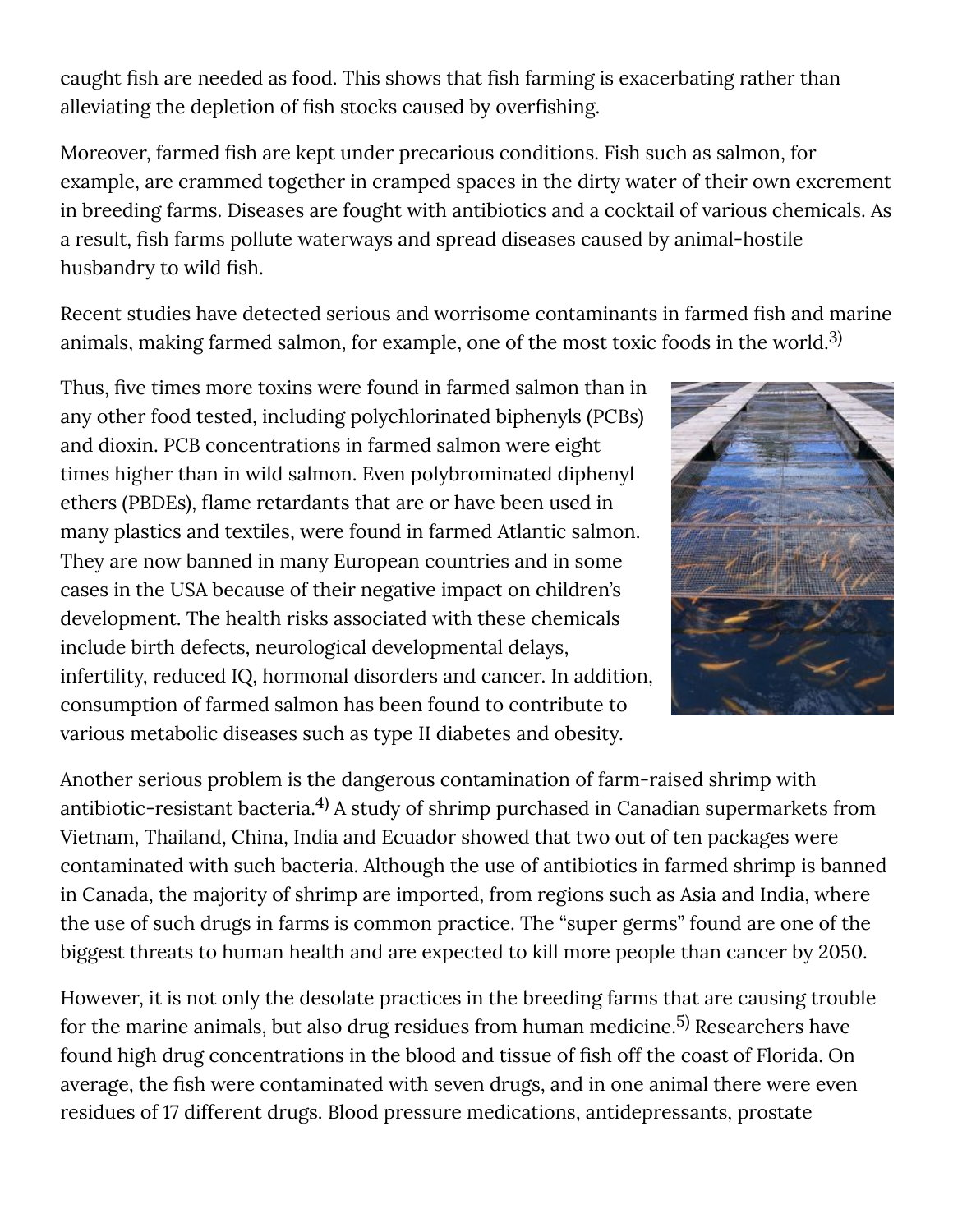medications, antibiotics and painkillers were most commonly detected, but heart medications, antihistamines, antifungals, stomach medications and opioids were also found. In total, the scientists were able to identify 104 common drugs.

In addition, studies of 125 prey items (such as shrimp, crabs, and smaller fish species) from the first examined fish showed that they were also contaminated with an average of 11 drugs.

This dramatic contamination of fish comes mainly from human sewage, as conventional sewage treatment plants are unable to remove such drug residues. In the U.S. alone, 5 billion medical prescriptions are filled annually and there is no regulatory requirement to control drug pollution, either during manufacturing or consumption, and just as little during disposal. The appropriate improvement of wastewater treatment plants, for example, by adding ozone to help eliminate chemical contaminants, is urgently needed. Only a few countries, including Switzerland, Sweden and Germany, have upgraded their wastewater treatment plants accordingly.

When consuming fish and seafood, therefore, the greatest restraint is required, not only for ecological reasons, but also for health reasons. Products from breeding farms should be avoided whenever possible for the above-mentioned reasons, because fish and seafood from organic farming also increase the pressure on wild catches. If the oceans continue to be plundered so ruthlessly, according to calculations by the UN environmental program Unep, commercial fishing will no longer be possible worldwide by 2050 at the latest. The promotion and implementation of sustainable fishing and the consistent fight against overfishing are the most urgent measures to stop this devastating development.

Be conscious of buying fish caught in regional inland and coastal waters, depending on the season. Always look for the highest quality, even if this may cost more. You should consistently avoid endangered fish species such as tuna. Tuna fishing also causes a lot of bycatch, such as dolphins, turtles, rays, whales and seabirds. Most of these animals die in agony in the fishing nets or are simply thrown back into the sea injured. The problem of bycatch should be kept in mind when eating (sea) fish and decide accordingly whether you want to support the extremely destructive fishing industry.

More Information on the subjects of sea and the oceans you will find [here.](https://www.naturalscience.org/topics/oceans/)